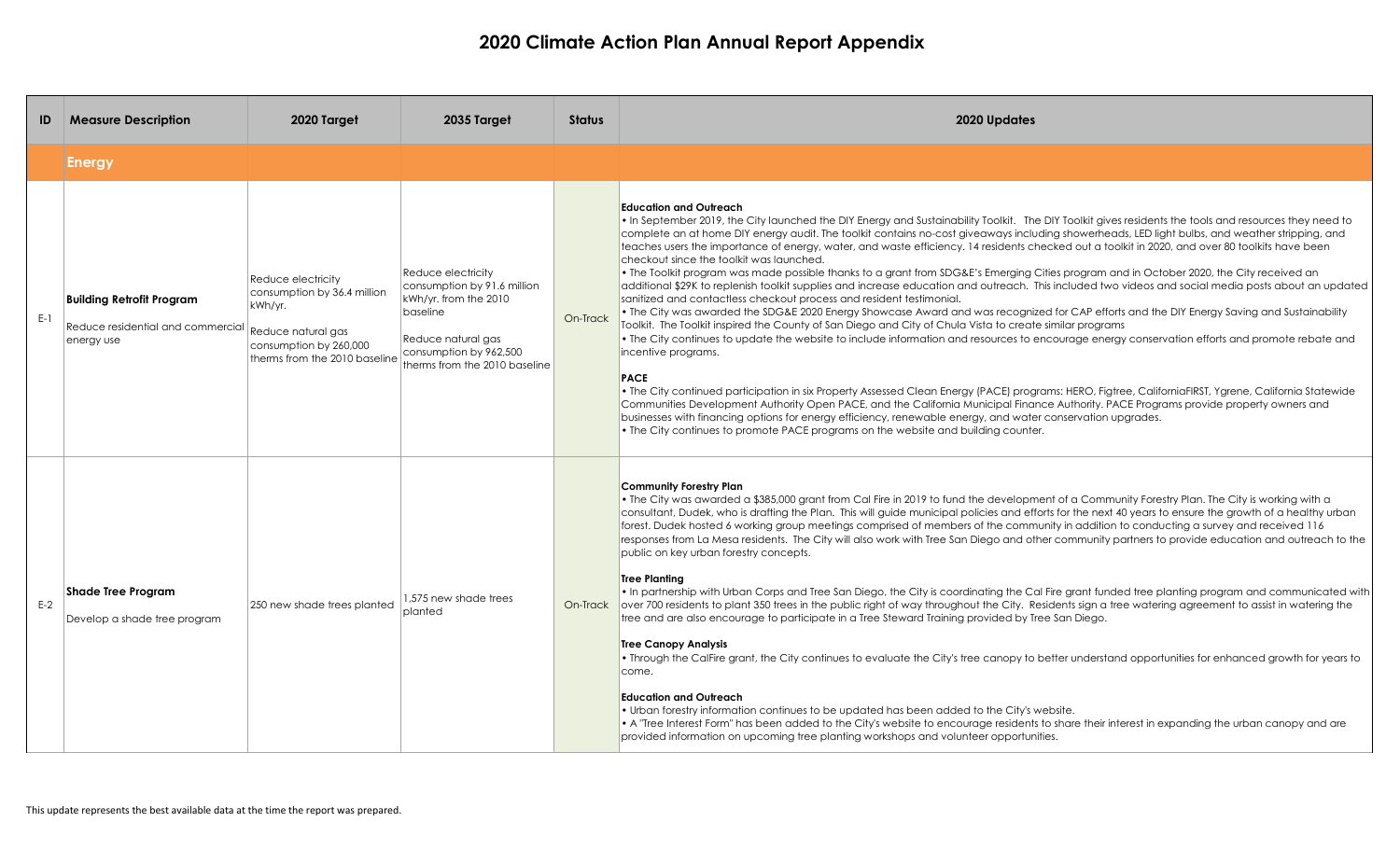| ID    | <b>Measure Description</b>                                                                                                                                                                 | 2020 Target                                                                                                                                                                                                                                           | 2035 Target                                                                                                                                                                                                                                                                                             | <b>Status</b> | 2020 Updates                                                                                                                                                                                                                                                                                                                                                                                                                                                                                                                                                                                                                                                                                                                                                                                                                                                                                                                                                                                                                                                                                                    |
|-------|--------------------------------------------------------------------------------------------------------------------------------------------------------------------------------------------|-------------------------------------------------------------------------------------------------------------------------------------------------------------------------------------------------------------------------------------------------------|---------------------------------------------------------------------------------------------------------------------------------------------------------------------------------------------------------------------------------------------------------------------------------------------------------|---------------|-----------------------------------------------------------------------------------------------------------------------------------------------------------------------------------------------------------------------------------------------------------------------------------------------------------------------------------------------------------------------------------------------------------------------------------------------------------------------------------------------------------------------------------------------------------------------------------------------------------------------------------------------------------------------------------------------------------------------------------------------------------------------------------------------------------------------------------------------------------------------------------------------------------------------------------------------------------------------------------------------------------------------------------------------------------------------------------------------------------------|
| $E-3$ | <b>Municipal Energy Efficiency</b><br>Reduce municipal energy use.                                                                                                                         | Reduce electricity<br>consumption at municipal<br>facilities by 124,000 kWh from<br>Reduce natural gas<br>consumption at municipal<br>facilities by 1,275 therms form<br>the 2004 municipal inventory<br>recommended in the La<br>Mesa Energy Roadmap | Reduce electricity<br>consumption at municipal<br>2005 municipal inventor levels facilities by 248,000 kWh from<br>2005 municipal inventory<br>levels<br>Reduce natural gas<br>consumption at municipal<br>facilities by 2.550 therms form<br>Implement all improvements   the 2004 municipal inventory | On-Track      | <b>Energy Efficiency Upgrades</b><br>• The City upgraded 122 lighting fixtures in municipal facilities to energy efficient LEDs in 2020. This reduces the energy consumption of these fixtures by<br>50%.<br><b>Municipal Energy Use</b><br>Electricity consumption in municipal facilities continue to be monitored to identify saving opportunities.<br>• Natural gas consumption in municipal facilities continue to be monitored to identify saving opportunities.<br><b>SANDAG Energy Roadmap Partnership</b><br>• In 2020, the City continued to partnered with SANDAG to finalize the report that includes a roadmap for municipal energy efficiency upgrade<br>opportunities. Relevant City facilities have been evaluated and implementation planning is currently underway.                                                                                                                                                                                                                                                                                                                           |
| E-4   | <b>Public Lighting</b><br>Reduce energy consumption in the $ $ and street lights to energy<br>City's traffic signals, street lights, and efficient alternatives<br>park lighting           | Retrofit all City-owned traffic                                                                                                                                                                                                                       | Reduce public lighting<br>energy consumption by 50%<br>from 2005 levels                                                                                                                                                                                                                                 | On-Track      | <b>Exterior Lighting</b><br>. All City-maintained street lights were retrofitted to high-efficiency induction street lights in 2011.<br>. Streetlights continued to be switched out to LED lights when a light burns out.<br>• All City-owned street and park lighting were benchmarked in the City's asset management database to track outages, upgrades, and other<br>efficiency opportunities.<br>. Parking lot lighting was evaluated as part of the municipal facility energy evaluation in 2019. Energy efficient recommendations were made and are<br>being evaluated for implementation.<br>• Draft lighting standards have been developed by the City's Public Works Department to streamline bids and ensure energy efficiency efforts are<br>being prioritized in projects                                                                                                                                                                                                                                                                                                                          |
| $E-5$ | Solar Photovoltaic Program<br>Install solar PV systems on residential 6.4 MW solar capacity<br>and non-residential property, and<br>identify opportunities for municipal<br>linstallations | installed community wide                                                                                                                                                                                                                              | 12.9 MW solar capacity<br>installed community-wide                                                                                                                                                                                                                                                      | On-Track      | <b>Solar Installations</b><br>• A total of 445 photovoltaic solar permits were issued in 2020. This was a 13% decrease compared to 2019 when 517 permits were issued.<br>. To date, 30 MW (DC) of solar capacity have been installed in La Mesa.<br><b>Battery Storage Installations</b><br>A total of 27 battery permits were issued in 2020<br><b>Education &amp; Outreach</b><br>• The City website was updated with information and resources on solar programs and incentives to encourage increased adoption of distributed<br>renewable energy.<br><b>Permitting Process</b><br>• The City continues to expedite permit review for roof-mounted solar installations of 10kW or less on one and two-family dwellings. This initiative has<br>been in place since 2015. The average time from application submittal to permit issuance for photovoltaic systems is 1.3 days.<br><b>City Facilities</b><br>• The City completed a high-level assessment of solar potential for municipal facilities. It is now exploring opportunities to complete a more thorough<br>analysis to prioritize installations. |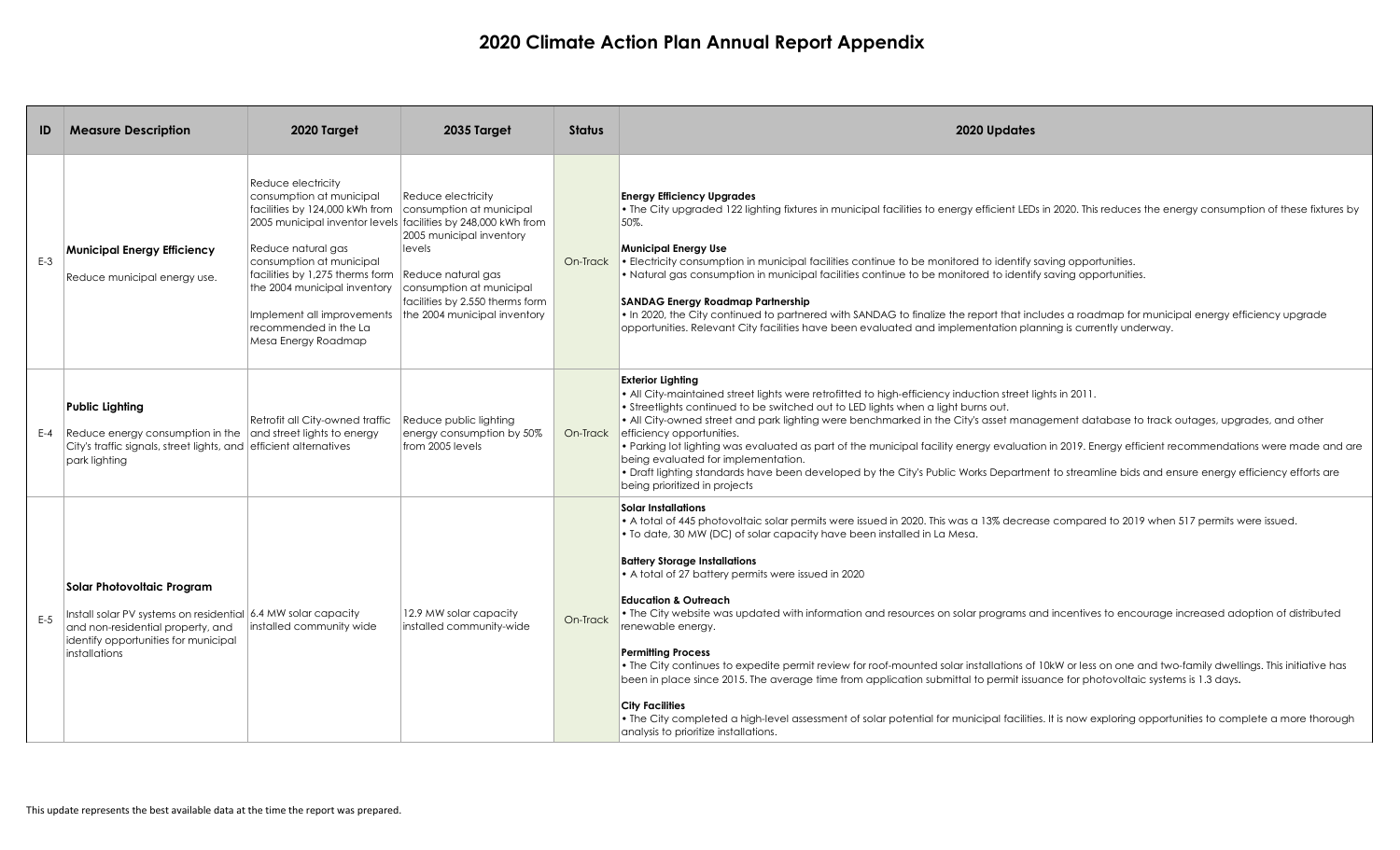| ID    | <b>Measure Description</b>                                                                                                                                                                                           | 2020 Target            | 2035 Target                                                                                                                                                                                                                                                                                      | <b>Status</b> | 2020 Updates                                                                                                                                                                                                                                                                                                                                                                                                                                                                                                                                                                                                                                                                                                                                                                                                                                                                                                                                                                                                                                                                                                                    |
|-------|----------------------------------------------------------------------------------------------------------------------------------------------------------------------------------------------------------------------|------------------------|--------------------------------------------------------------------------------------------------------------------------------------------------------------------------------------------------------------------------------------------------------------------------------------------------|---------------|---------------------------------------------------------------------------------------------------------------------------------------------------------------------------------------------------------------------------------------------------------------------------------------------------------------------------------------------------------------------------------------------------------------------------------------------------------------------------------------------------------------------------------------------------------------------------------------------------------------------------------------------------------------------------------------------------------------------------------------------------------------------------------------------------------------------------------------------------------------------------------------------------------------------------------------------------------------------------------------------------------------------------------------------------------------------------------------------------------------------------------|
| $E-6$ | Solar Hot Water Heater Program<br>Install solar water heaters in new<br>construction and building retrofits                                                                                                          | 5,100 therms/yr. saved | 6,300 therms/yr. saved                                                                                                                                                                                                                                                                           | Ahead         | <b>Solar Hot Water Installations</b><br>• 1 solar hot water heating systems were installed in 2020 totaling approximately 1,300 therms saved.<br>. 15 solar hot water heating systems have been installed between 2010 and 2020, totaling 8,300 therms saved.<br><b>Education</b><br>• The City website was updated with information and resources on solar hot water heating programs.<br><b>City Facilities</b><br>. Solar hot water heating opportunities were evaluated at municipal facilities as part of the municipal energy efficiency evaluation as part of the<br>SANDAG Energy Saving Roadmap. The La Mesa municipal pool was identified as the primary location where the technology would be most beneficial.<br>A cost analysis was completed for the site, but due to a longer payback period for the project and the pending improvements to McArthur Park and<br>the municipal pool, the project is not viable at this time. Municipal pool facilities constructed as part of the McArthur Park improvements will include an<br>evaluation of solar hot water heating. Opportunities continued to be explored. |
| $E-7$ | Solar-Ready Construction<br>Incorporate solar-ready desian into<br>new construction.                                                                                                                                 |                        |                                                                                                                                                                                                                                                                                                  | On-Track      | <b>Green Building Standards</b><br>. In October 2019, Council adopted the 2019 Green Building Code, which define zero net energy building requirements. These standards are being<br>enforced as of January 2020. Staff will continue monitoring State building code updates and ensure the City's building code provides for Green<br>Building Standards consistent with updated regulations.                                                                                                                                                                                                                                                                                                                                                                                                                                                                                                                                                                                                                                                                                                                                  |
| E-8   | <b>Zero Net Energy Construction</b><br>Implement California's zero net<br>energy building standards for new<br>residential construction starting in<br>2020 and new non-residential<br>construction starting in 2030 |                        | 14,800 MWh of new<br>residential electricity demand<br>is off-set<br>708,450 therms of new<br>residential natural gas<br>demand is off-set<br>5,800 MWh of new non-<br>residential natural gas<br>demand is off-set<br>83,000 therms of new non-<br>residential natural gas<br>demand is off-set |               | <b>Green Building Standards</b><br>On-Track . In October 2019, Council adopted the 2019 Green Building Code, which define zero net energy building requirements. These standards are being<br>enforced as of January 2020.                                                                                                                                                                                                                                                                                                                                                                                                                                                                                                                                                                                                                                                                                                                                                                                                                                                                                                      |
| $E-9$ | 100% Clean Energy<br>Partner with other San Diego County<br>jurisdictions to develop a regional<br>Community Choice Aggregation<br>program with 100% renewable<br>energy                                             |                        | 80% of La Mesa residents and<br>businesses participate in a<br>CCA or similar program that<br>provides 100% renewable<br>electricity                                                                                                                                                             | On-Track      | Community Choice Aggregation (CCA or community choice)<br>. In October 2018 the cities of Chula Vista, La Mesa, and Santee partnered on a CCA Feasibility Study. The Study was completed in July 2019 and found<br>that a community choice program could offer competitive rates to La Mesa residents and business and support the City's CAP goals.<br>• In September 2019, La Mesa City Council approved community choice through a regional program in partnership with Chula Vista, Encinitas, Imperial<br>Beach, and San Diego. The regional program, called San Diego Community Power (SDCP), will begin serving customers in 2021. SD Community Power's<br>founding documents also commit the agency to serve customers with 100% renewable electricity by 2035.<br>. In 2020, the City continues to work with SDCP to prepare for the launch in 2021. SDCP has hired staff, created a logo and communications plan, and<br>established operations. SDCP will launch in three phases, with municipal customers starting March 1, Commercial June 1, and Residential May 2022                                             |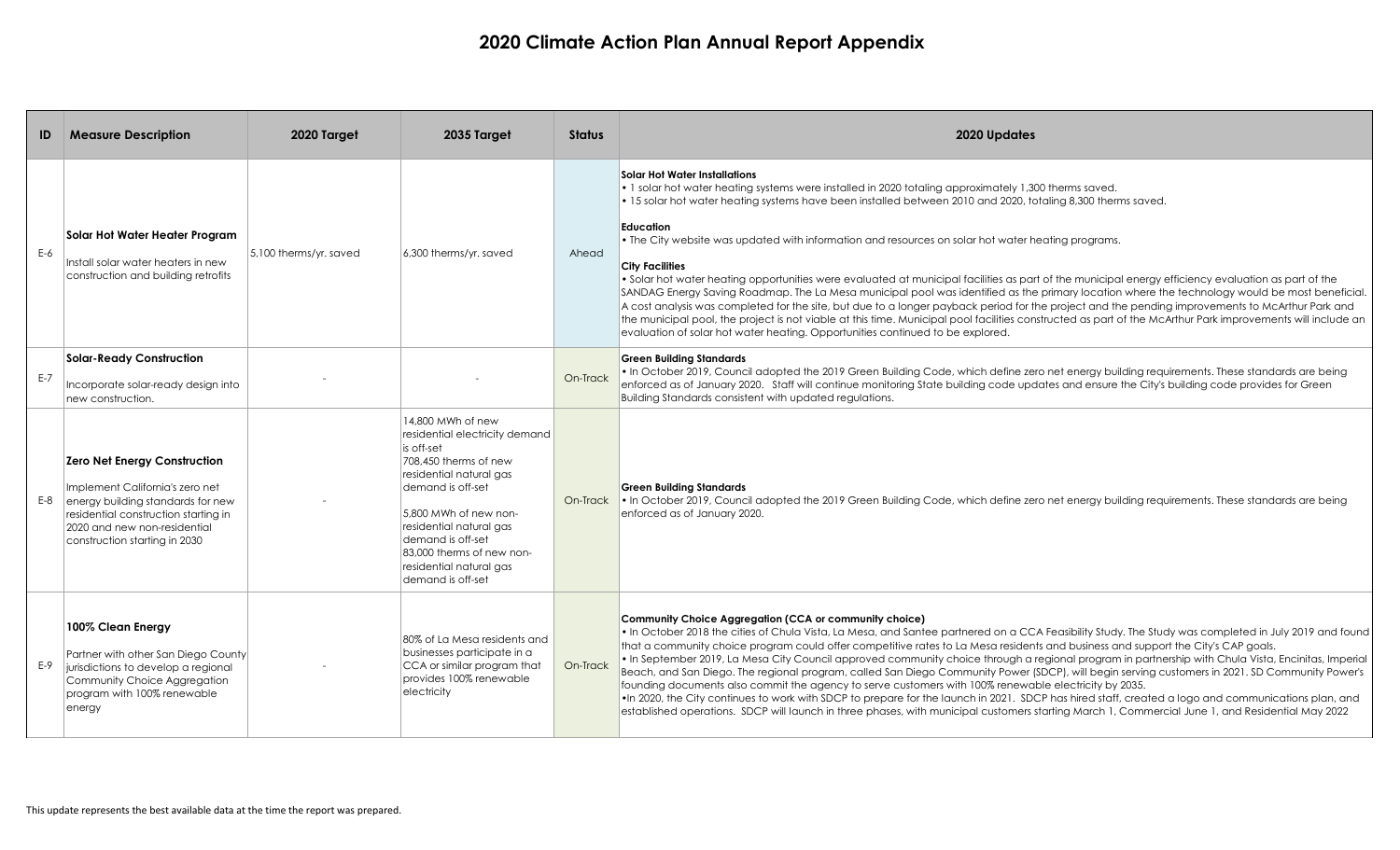| ID    | <b>Measure Description</b>                                                                                                                                                                                                                             | 2020 Target                                                                           | 2035 Target                                                                                                                                                     | <b>Status</b> | 2020 Updates                                                                                                                                                                                                                                                                                                                                                                                                                                                                                                                                                                                                                                                                                                                                                                                                                                                                                                                                                                                                                                                                                                                                                                                                   |
|-------|--------------------------------------------------------------------------------------------------------------------------------------------------------------------------------------------------------------------------------------------------------|---------------------------------------------------------------------------------------|-----------------------------------------------------------------------------------------------------------------------------------------------------------------|---------------|----------------------------------------------------------------------------------------------------------------------------------------------------------------------------------------------------------------------------------------------------------------------------------------------------------------------------------------------------------------------------------------------------------------------------------------------------------------------------------------------------------------------------------------------------------------------------------------------------------------------------------------------------------------------------------------------------------------------------------------------------------------------------------------------------------------------------------------------------------------------------------------------------------------------------------------------------------------------------------------------------------------------------------------------------------------------------------------------------------------------------------------------------------------------------------------------------------------|
|       | <b>Transportation and Land Use</b>                                                                                                                                                                                                                     |                                                                                       |                                                                                                                                                                 |               |                                                                                                                                                                                                                                                                                                                                                                                                                                                                                                                                                                                                                                                                                                                                                                                                                                                                                                                                                                                                                                                                                                                                                                                                                |
| $T-1$ | <b>Bicycle and Pedestrian</b><br><b>Infrastructure</b><br>Continue to plan for and construct<br>safe, attractive bicycle and<br>pedestrian paths and facilities.                                                                                       | Install 3 miles of new Class II<br>bike lanes (in addition to<br>existing 12.8 miles) | Install 10 miles of new Class II<br>bike lanes (in addition to<br>existing 12.8 miles)<br>Increase percentage of bike<br>commuters by 0.3% from 2010<br>llevels | On-Track      | <b>Bike Lanes and Sidewalks</b><br>. The City added 5.05 miles of Class II bike lanes in 2019.<br>• The City added 2.08 miles of sidewalk in 2019.<br>• Although no bike lanes and sidewalks were installed in 2020, the City has received grant funding to install more bike lanes and sidewalks in 2021 and<br>2022.<br>. To date, the City' has 43.13 miles of bike lanes<br>Infrastructure Improvements<br>. The City continues to apply and receive grant funding for sidewalk and bike lane installations.<br>. As streets and intersections are repaired, the City adds bike lanes and traffic and safety improvements if feasible.<br>Grants<br>• The City was awarded a \$169,000 grant from SANDAG to develop a Complete Streets Design Manual. The project will establish standards and<br>streamline future street improvements with bike and pedestrian-friendly opportunities. The City continues to draft and finalize the Plan.<br>. The City was awarded \$295,408 from Caltrans Sustainability Communities Grant for the La Mesa Boulevard Complete Streets Plan.                                                                                                                            |
| $T-2$ | <b>Bicycle Safety Program</b><br>Implement a bicycle program to<br>advance community-wide<br>bikeability through safety programs,<br>bicycle tune-up clinics, and<br>partnerships with bicycle advocacy<br>groups, local school, and cycling<br>clubs. |                                                                                       |                                                                                                                                                                 | On-Track      | <b>Vision Zero</b><br>• In September 2018, City Council adopted a Vision Zero Policy. The policy strives to reduce traffic fatalities to zero by 2025 through infrastructure<br>improvements, data analysis, education, and planning. In support of this initiative, the City:<br>• The City has an internal Vision Zero team that meets quarterly<br>Safe Routes to School<br>• The City continued its work with 6 elementary schools and 1 middle school through the Safe Routes to School Program which educates students and<br>parents on safe biking and walking habits as a way to commute to and from school.<br>La Mesa Walks!<br>• Due to the global pandemic, there were La Mesa Walks tours were on hold. The walks are typically used as a forum to educate residents of City<br>projects, programs and events while also promoting walking as a fun means of transportation.<br>Grants<br>· La Mesa Police Department was awarded a \$25,000 grant from the California Office of Traffic Safety to fund a year-long program aimed at improving<br>the safety for pedestrians and bicyclists. The grant will support bicycle training classes and education on safe biking and walking practices. |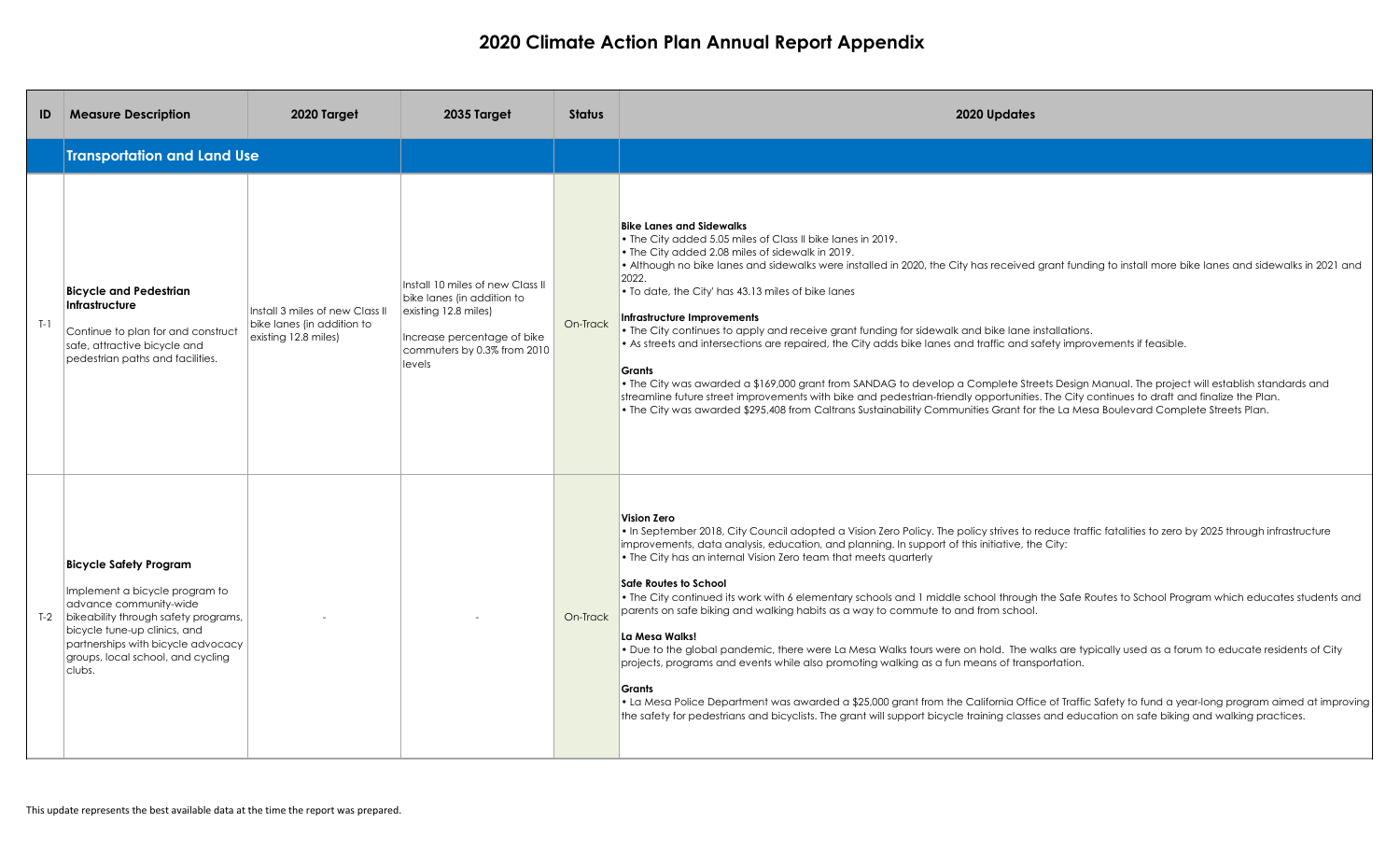| ID      | <b>Measure Description</b>                                                                                                                                                                                                  | 2020 Target                                 | 2035 Target                                                                                      | <b>Status</b> | 2020 Updates                                                                                                                                                                                                                                                                                                                                                                                                                                                                                                                                                                                                                                                                                                                                                                                                                                                                                                                                                                                                                                                                                               |
|---------|-----------------------------------------------------------------------------------------------------------------------------------------------------------------------------------------------------------------------------|---------------------------------------------|--------------------------------------------------------------------------------------------------|---------------|------------------------------------------------------------------------------------------------------------------------------------------------------------------------------------------------------------------------------------------------------------------------------------------------------------------------------------------------------------------------------------------------------------------------------------------------------------------------------------------------------------------------------------------------------------------------------------------------------------------------------------------------------------------------------------------------------------------------------------------------------------------------------------------------------------------------------------------------------------------------------------------------------------------------------------------------------------------------------------------------------------------------------------------------------------------------------------------------------------|
| $T-3$   | Transportation Safety and Demand<br>Management Program<br>Utilize SANDAG's iCommute<br>program to reduce single-<br>occupancy vehicle trips community-<br>wide                                                              |                                             | Reduce VMT per capita by<br>6% compared to 2010 levels<br>(25.1 daily VMT per capita in<br>2010) | On-Track      | City of La Mesa + iCommute Collaboration<br>. In 2020 the City and SANDAG's iCommute program continued to partner to promote iCommute programs such as Clean Air Day and Bike Anywhere<br>Week.<br>. The City was award the Silver Award for the iCommute Diamond Awards, which recognizes employers in San Diego region who have made strides to<br>promote alternative commute choices in the workplace<br><b>Education and Outreach</b><br>• The City website includes information and resources about SANDAG's iCommute program to make residents aware of the free programs and<br>incentives available through iCommute.                                                                                                                                                                                                                                                                                                                                                                                                                                                                             |
| $T - 4$ | Mixed-Use and Transit-Oriented<br>Development<br>Continue to encourage mixed-use<br>and transit-oriented development<br>through land use and zoning<br>designations to support alternative<br>transportation opportunities. |                                             | Reduce VMT per capita by<br>6% compared to 2010 levels<br>(25.1 daily VMT per capita in<br>2010) | On-Track      | Grants<br>. The City was awarded a \$149,000 Caltrans Sustainable Communities grant to conduct a feasibility study for transit oriented development at the Spring<br>Street and Amaya Drive trolley stations and planning began in 2020.<br>. The City was awarded \$295,408 from Caltrans Sustainability Communities Grant for the La Mesa Boulevard Complete Streets Plan.<br>Development<br>• The City continued to issue ADU permits in 2020, providing more efficient housing options for La Mesa residents.<br>The City continued advancing the redevelopment of the former Police Station site which is a transit-oriented developmemt that would build up to 147<br>affordable units                                                                                                                                                                                                                                                                                                                                                                                                               |
| T-5     | <b>Alternative Refueling</b><br>Infrastructure Development<br>Support community-wide use of<br>alternative fuel vehicles through<br>expansion of alternative vehicle<br>refueling infrastructure.                           |                                             | Reduce VMT per capita by<br>6% compared to 2010 levels<br>(25.1 daily VMT per capita in<br>2010) | On-Track      | <b>Electric Vehicle Charging Stations</b><br>• 3 electric vehicle (EV) charging station permits were issued in 2020.<br>. There are now 18 public EV charging stations in La Mesa as of 2020, and 10 workplace chargers were made available through SDG&E's Power Your<br>Drive Program.<br>. In partnership with SDG&E's Power Your Drive program for parks and beaches, the City will be the recipient of 4 EV chargers at MacArthur Park.<br>Scheduled to start construction in 2021<br><b>Education and Outreach</b><br>• The City's website was updated with information on EV incentives and resources.                                                                                                                                                                                                                                                                                                                                                                                                                                                                                              |
|         | <b>Municipal Fleet</b><br>Continue to transition the municipal 220 gallons of gasoline/yr.<br>T-6 vehicle fleet from gasoline- and<br>diesel-powered vehicles to<br>alternative-fuel or other low-<br>emissions vehicles.   | saved from passenger<br>vehicle replacement | 340 gallons of gasoline/yr.<br>saved from light-duty truck<br>replacement                        | On-Track      | <b>Fleet Upgrades</b><br>• As of 2020, the City has 4 hybrid vehicles in its fleet.<br>• The City partnered with the Clean Cities Coalition to complete a vehicle replacement strategy. The study identifies the vehicles within the City's fleet<br>that are top candidates for replacement with an alternative fuel vehicle, which will inform future vehicle procurement.<br>• Alternative fuel vehicles continued to be explored for fleet replacement.<br>. The City partnered with SDG&E to install 10 Power Your Drive electric vehicle charging stations at City Hall (not included in PYD number above). These<br>chargers are available to all Civic Center Complex staff. The units were available for workplace and fleet charging starting January 2019.<br><b>Transition to Renewable Diesel</b><br>. In 2019 the City transitioned its diesel fleet to renewable diesel, an environmentally sustainable, nonpetroleum fuel sourced from food waste and<br>agricultural products. The change to renewable diesel will reduce GHG emission from the City's diesel fleet by approximately 65%. |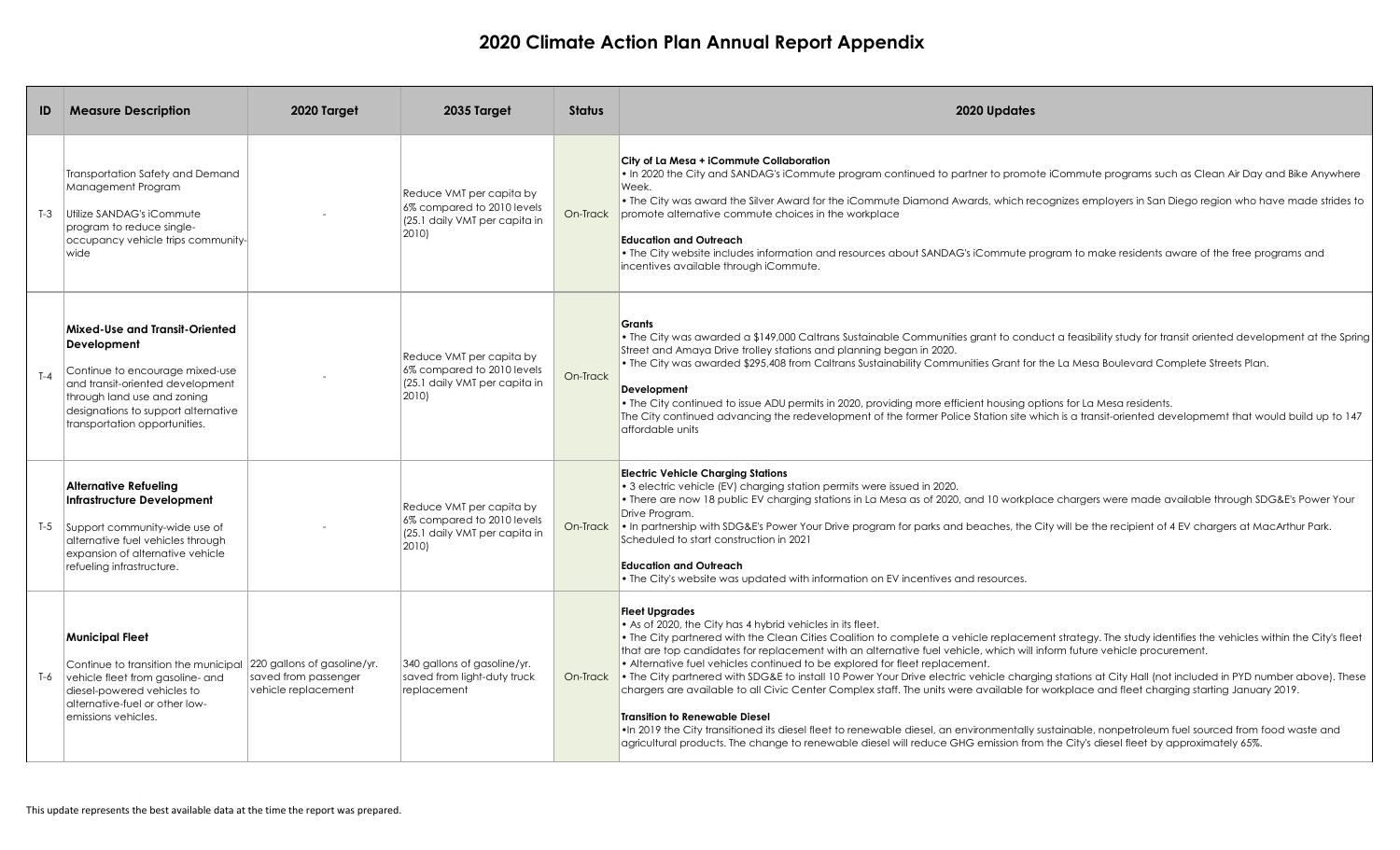| ID    | <b>Measure Description</b>                                                                                                    | 2020 Target                                                       | 2035 Target                                                  | <b>Status</b> | 2020 Updates                                                                                                                                                                                                                                                                                                                                                                                                                                                                                                                                                                                                                                                                                                                                                                                                                                                                                                                                                                                                                                                                                               |
|-------|-------------------------------------------------------------------------------------------------------------------------------|-------------------------------------------------------------------|--------------------------------------------------------------|---------------|------------------------------------------------------------------------------------------------------------------------------------------------------------------------------------------------------------------------------------------------------------------------------------------------------------------------------------------------------------------------------------------------------------------------------------------------------------------------------------------------------------------------------------------------------------------------------------------------------------------------------------------------------------------------------------------------------------------------------------------------------------------------------------------------------------------------------------------------------------------------------------------------------------------------------------------------------------------------------------------------------------------------------------------------------------------------------------------------------------|
|       | <b>Water</b>                                                                                                                  |                                                                   |                                                              |               |                                                                                                                                                                                                                                                                                                                                                                                                                                                                                                                                                                                                                                                                                                                                                                                                                                                                                                                                                                                                                                                                                                            |
| W-1   | Urban Water Management Plan<br>Programs<br>Support Helix Water District in<br>outreach and community<br><i>education</i>      | Achieve water use levels of<br>103 gallons per capita per<br> day | Achieve water use levels of<br>89 gallons per capita per day | Ahead         | <b>Community-wide Consumption</b><br>. In 2020, La Mesa's average residential gallons per capita per day (GPCD) was 98.55. This surpasses the 2020 CAP Target of 103 GPCD.<br><b>Education and Outreach</b><br>• The City website includes information and resources on water conservation opportunities. The City also continues to cross promote Helix Water District<br>educational opportunities via social media and other communication strategies.<br>. Helix Water District continues to offer numerous programs to La Mesa residents and businesses. These efforts are cross-promoted where feasible.<br>. Helix Water District has constructed a demonstration landscape garden at their La Mesa office and is available for residents to learn more about the<br>types of water saving plants and trees to plant in La Mesa's environment.<br><b>Municipal Operations</b><br>• The City continued benchmarking municipal water use<br>• Municipal water consumption increased by 19% in 2020 compared to the previous year. This was attributed to an especially dry year with minimal<br>rain. |
| $W-2$ | <b>Water wise Landscape Design</b><br>and Irrigation<br>Conserve water through efficient<br>landscaping design and irrigation |                                                                   |                                                              | On-Track      | <b>Education and Outreach</b><br>• City Building staff continue to promote water conservation measures. Additional resources have been made available on the City's website for<br>residents and businesses.                                                                                                                                                                                                                                                                                                                                                                                                                                                                                                                                                                                                                                                                                                                                                                                                                                                                                               |
|       | <b>Pure Water Program</b><br>W-3 Participate in the Pure Water<br>Program to convert wastewater to<br>potable drinking water  |                                                                   |                                                              |               | . City Council approved La Mesa's participation in the Pure Water San Diego program in July 2018. Pure Water San Diego is a phased, multi-year<br>On-Track program that will use proven water purification technology to clean recycled water to produce safe, high-quality drinking water locally by 2035. This is<br>a key initiative to provide reliable, sustainable water supply to the region.                                                                                                                                                                                                                                                                                                                                                                                                                                                                                                                                                                                                                                                                                                       |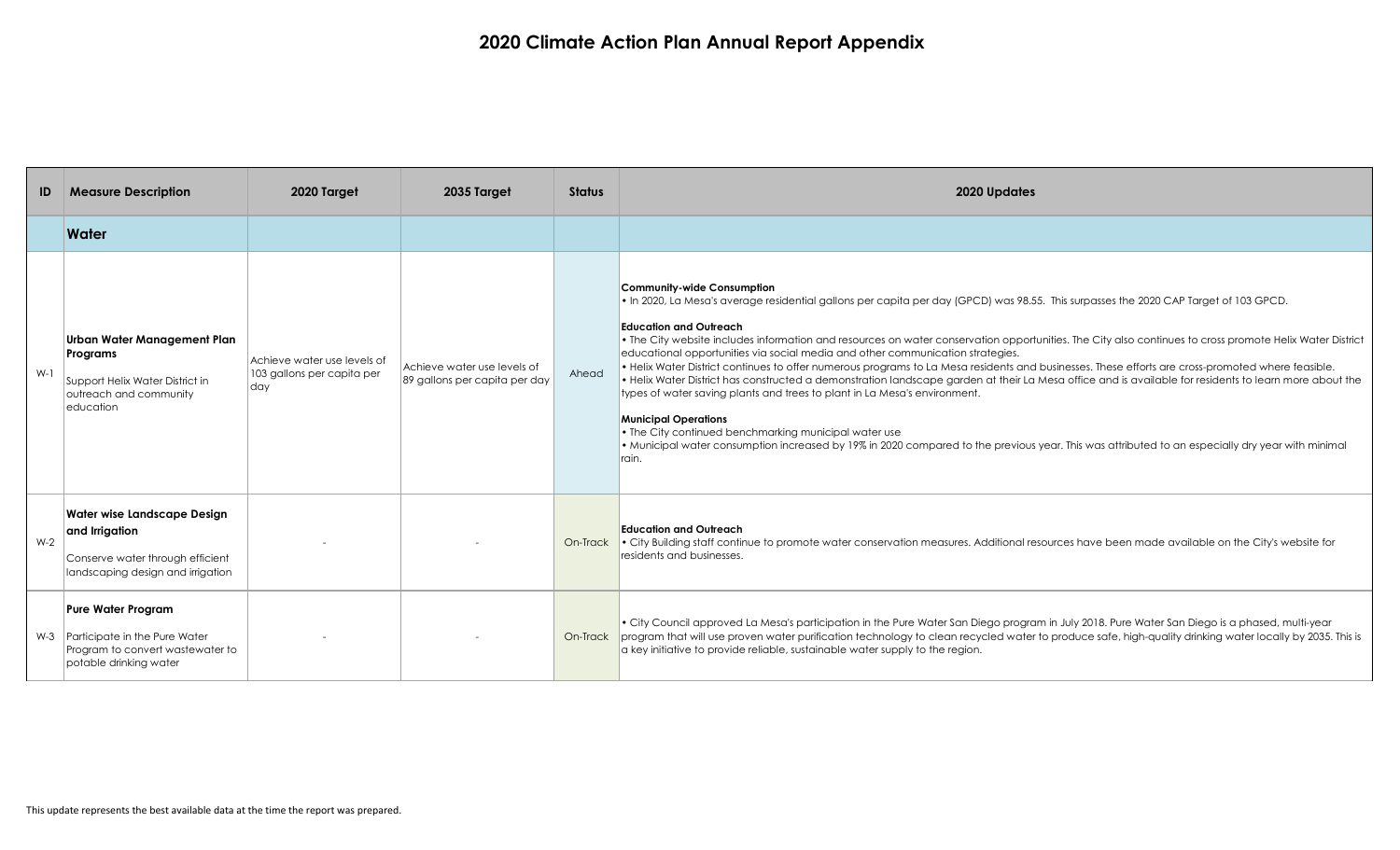| ID     | <b>Measure Description</b>                                                                                                                                    | 2020 Target                                                                                                                            | 2035 Target                                                                          | <b>Status</b> | 2020 Updates                                                                                                                                                                                                                                                                                                                                                                                                                                                                                                                                                                                                                                                                                                                                                                                                                                                                                                                                                                                                                                                                             |
|--------|---------------------------------------------------------------------------------------------------------------------------------------------------------------|----------------------------------------------------------------------------------------------------------------------------------------|--------------------------------------------------------------------------------------|---------------|------------------------------------------------------------------------------------------------------------------------------------------------------------------------------------------------------------------------------------------------------------------------------------------------------------------------------------------------------------------------------------------------------------------------------------------------------------------------------------------------------------------------------------------------------------------------------------------------------------------------------------------------------------------------------------------------------------------------------------------------------------------------------------------------------------------------------------------------------------------------------------------------------------------------------------------------------------------------------------------------------------------------------------------------------------------------------------------|
|        | <b>Solid Waste</b>                                                                                                                                            |                                                                                                                                        |                                                                                      |               |                                                                                                                                                                                                                                                                                                                                                                                                                                                                                                                                                                                                                                                                                                                                                                                                                                                                                                                                                                                                                                                                                          |
| $SW-1$ | <b>Food Scrap and Yard Waste</b><br>Diversion<br>Work with local waste hauler to<br>develop residential organics<br>collection program                        | Household and businesses<br>divert 5% of food scraps and<br>compostable paper<br>Households and businesses<br>divert 85% of yard waste | See Measure SW-3                                                                     | On-Track      | <b>Education and Outreach</b><br>• The City and EDCO continue to conduct education and outreach to the public and large waste generators. EDCO continues to conduct onsite and<br>virtual site visits to educate multi-family complexes and businesses on best management practices.<br>• 41% of the waste generated by La Mesa residents was diverted from the landfill in 2020.<br><b>Organic Waste Recycling</b><br>• City Council approved organics recycling in 2019 and EDCO completed construct of their state of the art anaerobic digester to recycle organic<br>waste.<br>• The City worked with their waste hauler, EDCO, to prepare for the organics recycling service launch. Service started April 1, 2021 for residential<br>customers and will launch in Summer 2021 for multi-family and commercial customers.<br><b>Backyard Composting Program</b><br>• The City continues to offer a backyard composting voucher program, which offers La Mesa residents a half off voucher for a backyard compost bin.<br>The City issued 51 vouchers to La Mesa residents in 2020. |
| $SW-2$ | <b>Construction &amp; Demolition Waste</b><br><b>Diversion</b><br>Continue to enforce the City's<br>construction and demolition waste<br>diversion ordinance. | Projects divert 75% of<br>construction and demolition<br>waste, per City's ordinance                                                   | See Measure SW-3                                                                     |               | <b>Construction and Demolition Ordinance Implementation</b><br>• The City continues to implement the 75% C&D diversion requirement for applicable projects.<br>On-Track   In 2020, the City completed an evaluation process of the C&D program to identify strategies to strengthen the program and increase diversion rates.<br>• An informational video was created to educate contractors on the City's C&D program and is uploaded on the City's website<br>• Additional resources and information are available on the City's website, including resource recovery information.                                                                                                                                                                                                                                                                                                                                                                                                                                                                                                     |
| $SW-3$ | Divert 75% Waste from Landfill<br>Maximize waste diversion efforts<br>community-wide with particular<br>focus on organic and recyclable<br>waste              |                                                                                                                                        | 12,500 tons or less of solid<br>waste disposed in landfills<br>(75% waste diversion) |               | On-Track See measure SW-1                                                                                                                                                                                                                                                                                                                                                                                                                                                                                                                                                                                                                                                                                                                                                                                                                                                                                                                                                                                                                                                                |
|        | Green Infrastructure                                                                                                                                          |                                                                                                                                        |                                                                                      |               |                                                                                                                                                                                                                                                                                                                                                                                                                                                                                                                                                                                                                                                                                                                                                                                                                                                                                                                                                                                                                                                                                          |